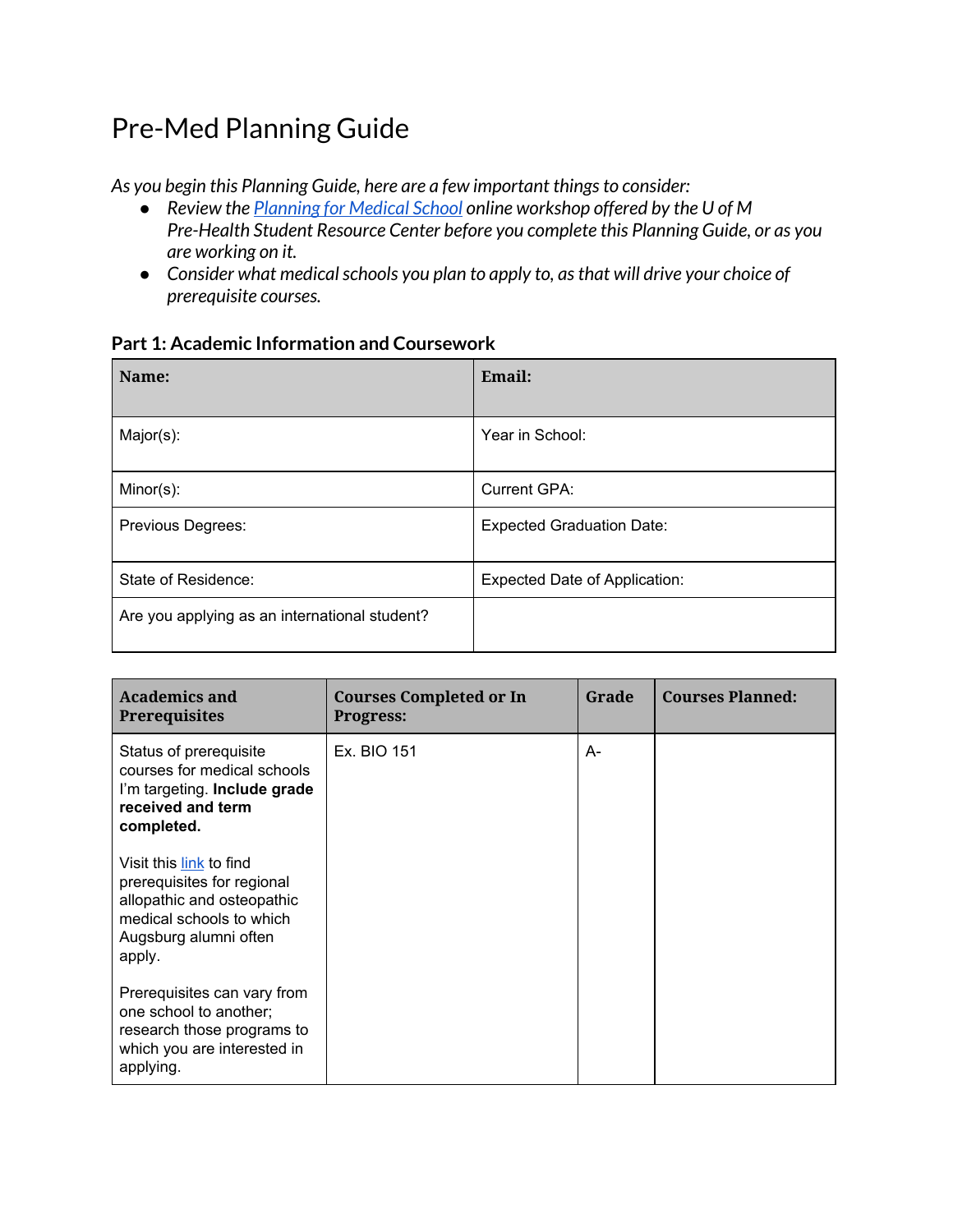# **Part 2: Experiences**

*This is not a checklist. These activities should be a reflection of your interests and passions.*

| <b>Experiences</b>                                        | <b>Completed or</b><br><b>In-Progress:</b> | <b>Time</b><br>(length of<br>commitment): | <b>New or Future</b><br>experiences you plan to<br>gain & when: |
|-----------------------------------------------------------|--------------------------------------------|-------------------------------------------|-----------------------------------------------------------------|
| <b>Work</b><br>Employer, position                         |                                            |                                           |                                                                 |
| <b>Volunteer</b><br>Organization, position                |                                            |                                           |                                                                 |
| Shadowing<br>Who (and their degree),<br>where, when       |                                            |                                           |                                                                 |
| <b>Research</b><br>Where, topic                           |                                            |                                           |                                                                 |
| <b>Learning Abroad</b><br>Destination, topics<br>studied  |                                            |                                           |                                                                 |
| <b>Student</b><br>Organizations<br>Organization, position |                                            |                                           |                                                                 |
| <b>Other Experiences?</b>                                 |                                            |                                           |                                                                 |

# **Part 3: Letters of Evaluation**

| <b>Letters of Evaluation</b>                                                                                                                                                                 | List the people you plan to ask to write a<br>letter in support of your application.<br>Describe who they are and why you are<br>choosing them. |
|----------------------------------------------------------------------------------------------------------------------------------------------------------------------------------------------|-------------------------------------------------------------------------------------------------------------------------------------------------|
| Identify 2-3 people who could complete a letter of<br>recommendation for you. Here is some advice on<br>letters of evaluation from the URGO website:<br><b>Student Evaluation Guidelines</b> | 1.<br>2.                                                                                                                                        |
| <b>Faculty Evaluation Guidelines - Students should</b><br>share the faculty evaluation guidelines with those<br>who have agreed to write letters of evaluation.                              | 3.                                                                                                                                              |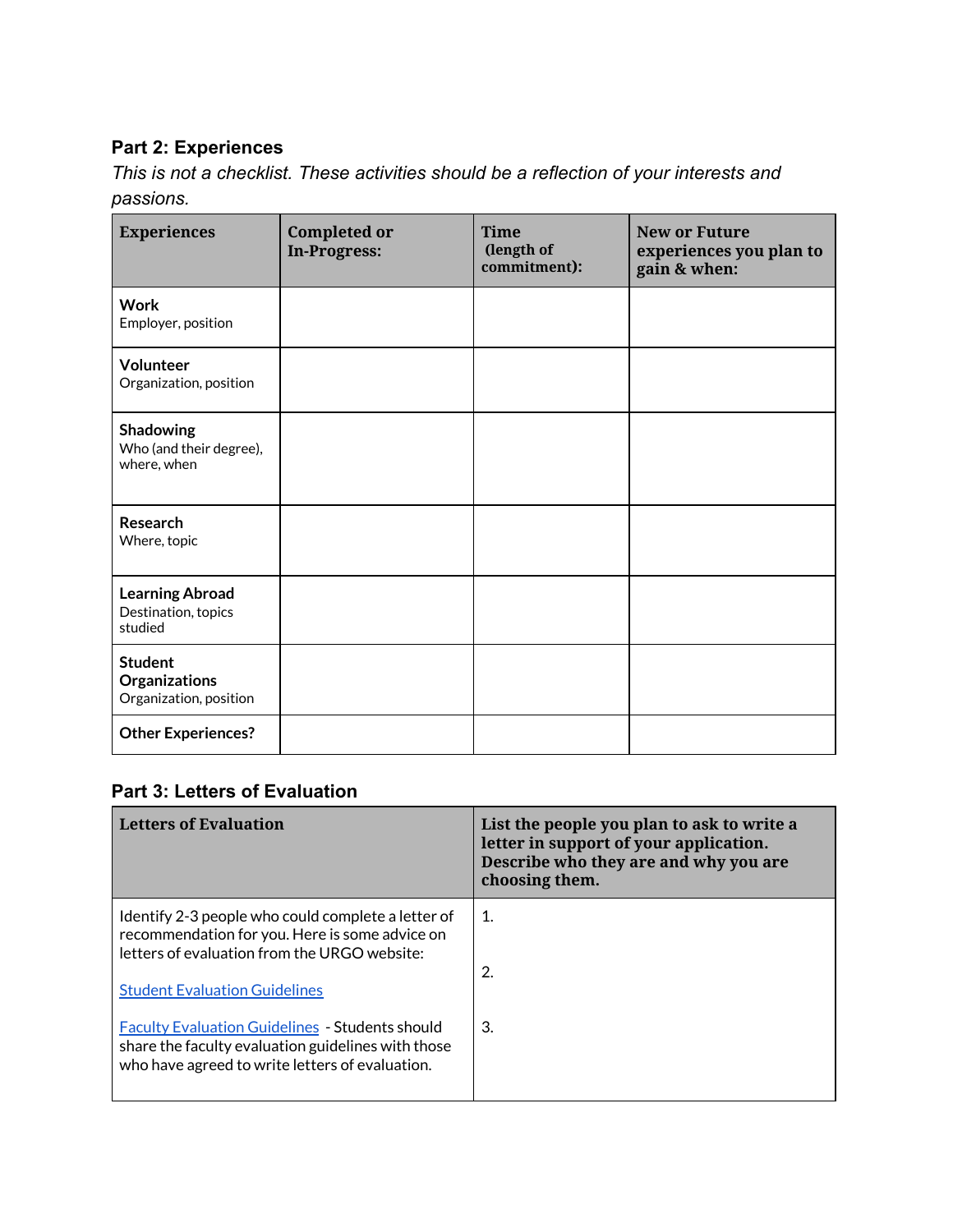| <b>MCAT</b>                                                                                                        |                                                                                                                                                                                                                                                                                                                                                                                                                                                                                                                                                                                                                                                                                                                                                                           |
|--------------------------------------------------------------------------------------------------------------------|---------------------------------------------------------------------------------------------------------------------------------------------------------------------------------------------------------------------------------------------------------------------------------------------------------------------------------------------------------------------------------------------------------------------------------------------------------------------------------------------------------------------------------------------------------------------------------------------------------------------------------------------------------------------------------------------------------------------------------------------------------------------------|
| The MCAT is required by<br>almost all U.S medical<br>schools. Learn more about<br>the MCAT on the AAMC<br>website. | Practice test(s):<br>Composite Score<br>Chemical and Physical Foundations of Biological Systems Section ____<br>Critical Analysis and Reasoning Skills Section<br>Biological and Biochemical Foundations of Living Systems Section<br>Psychological, Social, and Biological Foundations of Behavior Section<br>I plan to take the MCAT on the following date:<br>If already completed, list your score. Please list your composite score and<br>breakdown of scores by section:<br>Composite Score<br>Chemical and Physical Foundations of Biological Systems Section ___<br>Critical Analysis and Reasoning Skills Section<br>Biological and Biochemical Foundations of Living Systems Section_<br>Psychological, Social, and Biological Foundations of Behavior Section |

# **Part 4: Medical College Admission Test (MCAT)**

# **Part 5: Medical School Research**

*When researching medical schools that you would like to apply to, it can be helpful to compare differentschools. Here are some criteria that may be helpful in determining potentialschools and the competitiveness of your overall profile.*

| <b>School Name</b> | Prerequisites | <b>MCAT</b> | <b>GPA</b> | <b>Science</b><br><b>GPA</b> | <b>Experiences</b> | Resident,<br>Non-Resident,<br><b>International</b> |
|--------------------|---------------|-------------|------------|------------------------------|--------------------|----------------------------------------------------|
|                    |               |             |            |                              |                    |                                                    |
|                    |               |             |            |                              |                    |                                                    |
|                    |               |             |            |                              |                    |                                                    |
|                    |               |             |            |                              |                    |                                                    |
|                    |               |             |            |                              |                    |                                                    |
|                    |               |             |            |                              |                    |                                                    |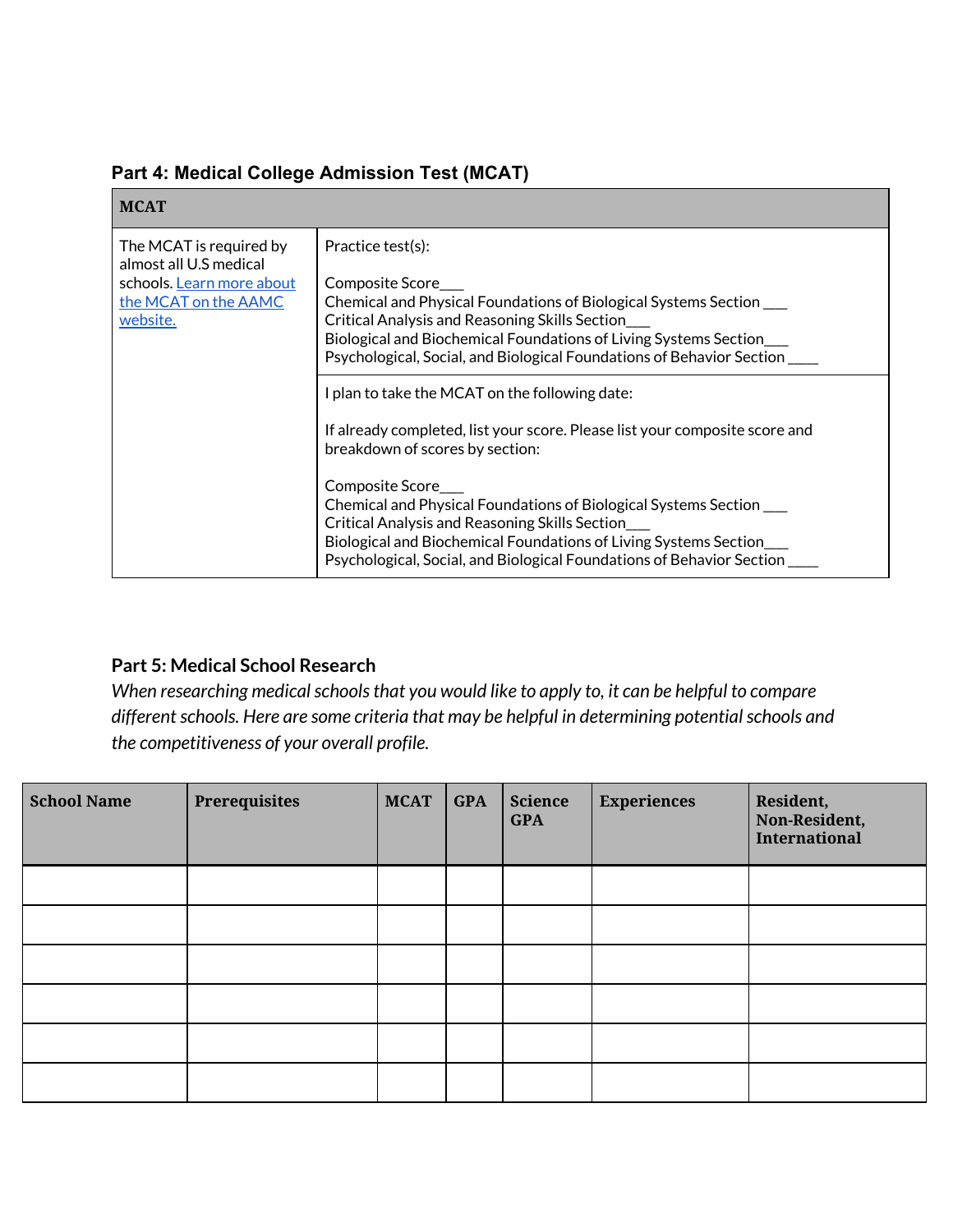# **Other Criteria:**

Feel free to add other criteria to the table above (or make a new one) to consider other criteria.

- Application Fee
- Tuition
- Financial aid options
- Number of applicants / Percent accepted
- Institutional mission
- Student body/school size
- Accredited program?
- Combined degree programs
- Acceptance rate of residents vs. non-residents
- Research opportunities
- Diversity of student body
- Location and climate
- Applications accepted from international applicants?